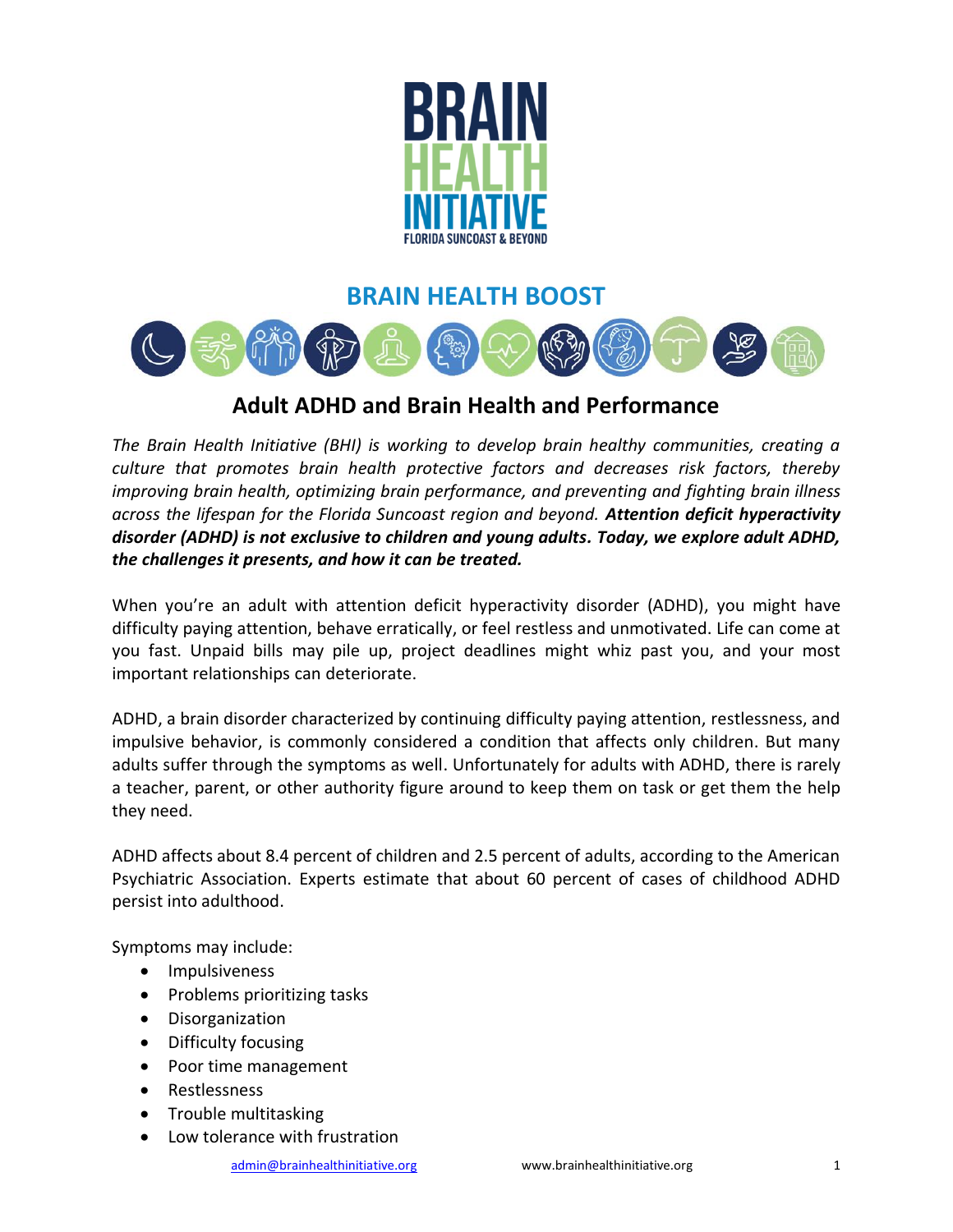- Short temper
- Mood swings
- Difficulty dealing with stress

Many of the symptoms of ADHD in adults and children have been attributed to dysfunction in the brain's prefrontal cortex (PFC), which regulates thoughts, actions, and emotions. The PFC also permits focus of attention on one task and the shifting of focus to something else. The neurotransmitters dopamine and norepinephrine are key to allow the transfer of information between neurons in the prefrontal cortex and other parts of the brain. When these neurotransmitters are deactivated too quickly, there is a deficit in the brain.

That is why medications used to treat ADHD raise the levels of dopamine and norepinephrine in the brain. Two common stimulant drugs are methylphenidate (Concerta, Ritalin) and amphetamines (Adderall). Those with less-severe ADHD symptoms may respond better to brain training, neurofeedback, or cognitive behavioral therapy.

If you and someone you know have several of these symptoms, get a referral from your primary care doctor to a psychologist, psychiatrist, or neurologist for a proper diagnosis.

## **WHAT YOU CAN DO TODAY TO PROTECT YOUR BRAIN HEALTH**

*Are you struggling with symptoms of ADHD, finding it difficult to stay focused on a task, or pay attention for long periods? The BHI offers these strategies for maneuvering through life with ADHD.*

- **MARK IT DOWN.** To stay organized, make lists with a pen and paper or use smartphone apps to set reminders. Keep the lists or smartphone near you.
- **CLEAR OUT THE CLUTTER.** Create an appealing work and living environment and keep important materials easily accessible.
- **BLOCK OUT DISTRACTIONS.** Move your workstation to a quiet place that doesn't face a window or offer other possible distractions.
- **DON'T WAIT.** Deal with immediate tasks, such as emails and phone calls, immediately. Don't let things pile up and overwhelm you.
- **WATCH THE CLOCK.** Be aware of time by checking a clock or watch on a regular basis. This will prevent you from spending too much time on a single task.
- **TAKE IT ONE AT A TIME.** Multi-tasking is a recipe for distraction for those with ADHD. Finish one task before moving on to the next.
- **KNOW YOUR LIMITS.** Be realistic about what you can do in the time you have. Don't be afraid to say no to new commitments or projects.
- **GET HELP IF YOU NEED IT.** ADHD coaches who are licensed mental health professionals can offer more tips and tools.